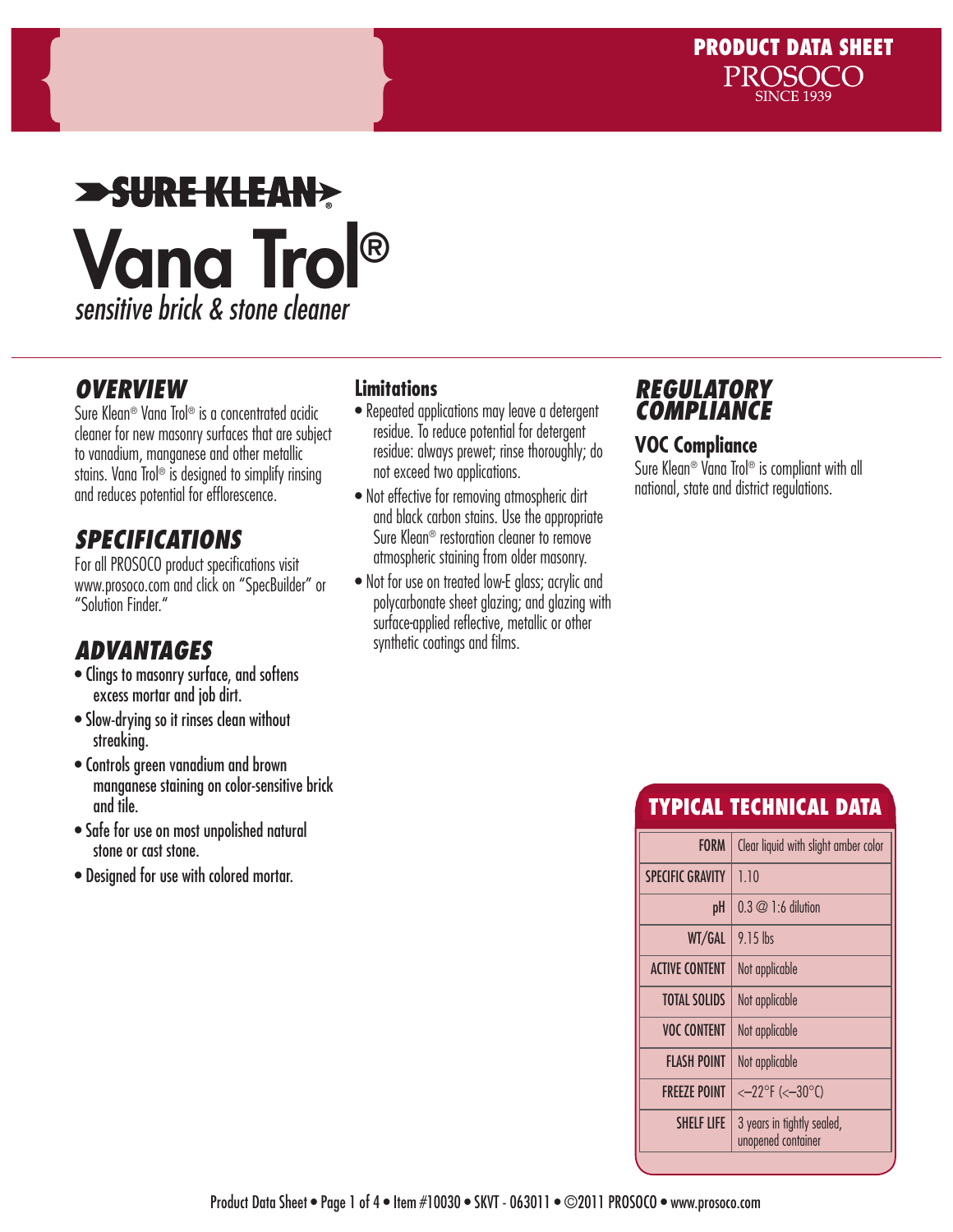## **SURE KLEAN>** Vana Trol®



#### *PREPARATION*

Protect people, vehicles, property, metal, painted surfaces, plants and other non masonry materials from product, splash, residue, wind drift and fumes. When working over traffic, clean when traffic is at a minimum. Protect or divert traffic if necessary.

Vapors and liquid can damage a variety of metals and fabrics. Clean masonry before installing windows, doors, finished flooring, metal fixtures, hardware, light fixtures, roofing materials and other non masonry items that the cleaner could harm. If already installed, protect with polyethylene before application. Sure Klean® Strippable Masking is appropriate for use with this product to protect windows.

| Recommended for these substrates. Always test.<br>Coverage is in sq.ft./m. per gallon of concentrate.                                                                                                                                                                                                    |                                                                          |                                 |                                    |  |
|----------------------------------------------------------------------------------------------------------------------------------------------------------------------------------------------------------------------------------------------------------------------------------------------------------|--------------------------------------------------------------------------|---------------------------------|------------------------------------|--|
| <b>Substrate</b>                                                                                                                                                                                                                                                                                         | Type                                                                     | Use?                            | Coverage                           |  |
| Architectural<br>Concrete Block <sup>+</sup>                                                                                                                                                                                                                                                             | Burnished*<br>Smooth<br>Split-faced<br>Ribbed                            | no<br>yes<br>yes<br>yes         | 500-900 sq.ft.<br>46-84 sq.m.      |  |
| Concrete <sup>*</sup>                                                                                                                                                                                                                                                                                    | <b>Brick</b><br>Tile<br><b>Precast Panels</b><br>Pavers<br>Cast-in-place | yes<br>yes<br>yes<br>yes<br>yes | 500-900 sq.ft.<br>46-84 sq.m.      |  |
| <b>Fired Clay</b>                                                                                                                                                                                                                                                                                        | <b>Brick</b><br>Tile<br>Terra Cotta<br>Pavers                            | yes<br>yes<br>yes<br>yes        | 600-900 sq.ft.<br>56-84 sq.m.      |  |
| Marble,<br>Travertine,<br>Limestone                                                                                                                                                                                                                                                                      | Polished                                                                 | no                              | N/A                                |  |
|                                                                                                                                                                                                                                                                                                          | <b>Unpolished</b>                                                        | yes                             | 600-900 sq.ft.<br>56-84 sq.m.      |  |
| Granite                                                                                                                                                                                                                                                                                                  | Polished                                                                 | yes                             | 800-1000 sq.ft.<br>74-93 sq.m.     |  |
|                                                                                                                                                                                                                                                                                                          | <b>Unpolished</b>                                                        | yes                             | 700-1000 sq.ft.<br>$65 - 93$ sq.m. |  |
| <b>Sandstone</b>                                                                                                                                                                                                                                                                                         | <b>Unpolished</b>                                                        | yes                             | $600 - 900$ sq.ft.<br>56-84 sq.m.  |  |
| Slate                                                                                                                                                                                                                                                                                                    | <b>Unpolished</b>                                                        | yes                             | 700-1000 sq.ft.<br>65-93 sq.m.     |  |
| *Repeated applications may damage surfaces. Sure Klean® Custom Masonry Cleaner is a<br>more appropriate product.<br>*Sure Klean® Burnished Custom Masonry Cleaner is a more appropriate product.<br>Always test to ensure desired results.<br>Coverage estimates depend on surface texture and porosity. |                                                                          |                                 |                                    |  |

All caulking and sealant materials should be in **ALWAYS TEST**<br>place and thoroughly cured before cleaning.

On new construction, masonry cleaning should be done before installation of finished flooring, metal fixtures and all other non masonry materials. If such materials are already in place, protect with polyethylene and maintain sufficient ventilation to avoid buildup of potentially damaging fumes.

Construction soiling and mortar residues on new brick and tile surfaces clean most effectively if the cleaning is done within 14–28 days of installation. Mortar and grout smears left on the surface longer result in a more difficult clean down and may cause undesirable results. Cleaning

high-strength mortar/ grout within seven days improves results.

Presence of excessive moisture in the wall contributes to efflorescence and other staining. Always protect open wall cavities from rain during construction.

#### **Surface and Air Temperature**

For best results, clean when air and masonry surface temperatures are  $40^{\circ}$ F (4 $^{\circ}$ C) or above. Cleaning when temperatures are below freezing or will be overnight may harm masonry. If freezing conditions existed before application, let the masonry thaw.

#### **Equipment**

Use low-pressure spray (50 psi max) or denselypacked, soft-fibered masonry-washing brush.

ALWAYS TEST a small area of each surface to confirm suitability and desired results before starting overall application. Test with the same equipment, recommended surface preparation and application procedures planned for general application.

Do not apply with pressure spray above 50 psi. Such application will drive the chemicals deep into the surface making it difficult to rinse completely. Transport and store in a cool, dry place.

Rinse with enough water and pressure to flush spent cleaner and dissolved soiling from the masonry surface and surface pores without damage. Inadequate rinsing leaves residues which may stain the cleaned surface.

Masonry-washing equipment generating 400–1000 psi with a water flow rate of 6–8 gallons per minute is the best water/pressure combination for rinsing porous masonry. Use a 15–45° fan spray tip. Heated water  $(150-180^{\circ}F; 65-82^{\circ}C)$  may improve cleaning efficiency. Use adjustable equipment for reducing water flow-rates and rinsing pressure as needed for sensitive surfaces. Rinsing pressures greater than 1000 psi and fan spray tips smaller than 15° may permanently damage sensitive masonry. Water flow-rates less than 6 gallons per minute may reduce cleaning productivity and contribute to uneven cleaning results.

#### **Storage and Handling**

Store in a cool, dry place with adequate ventilation. Vapors and liquid can damage a variety of metals and fabrics. Do not alter or mix with other chemicals. Always seal container after dispensing. Published shelf life assumes upright storage of factory-sealed containers in a dry place. Maintain temperature of 45–100°F (7–38°C). Do not double stack pallets. Dispose of unused product and container in accordance with local, state and federal regulations.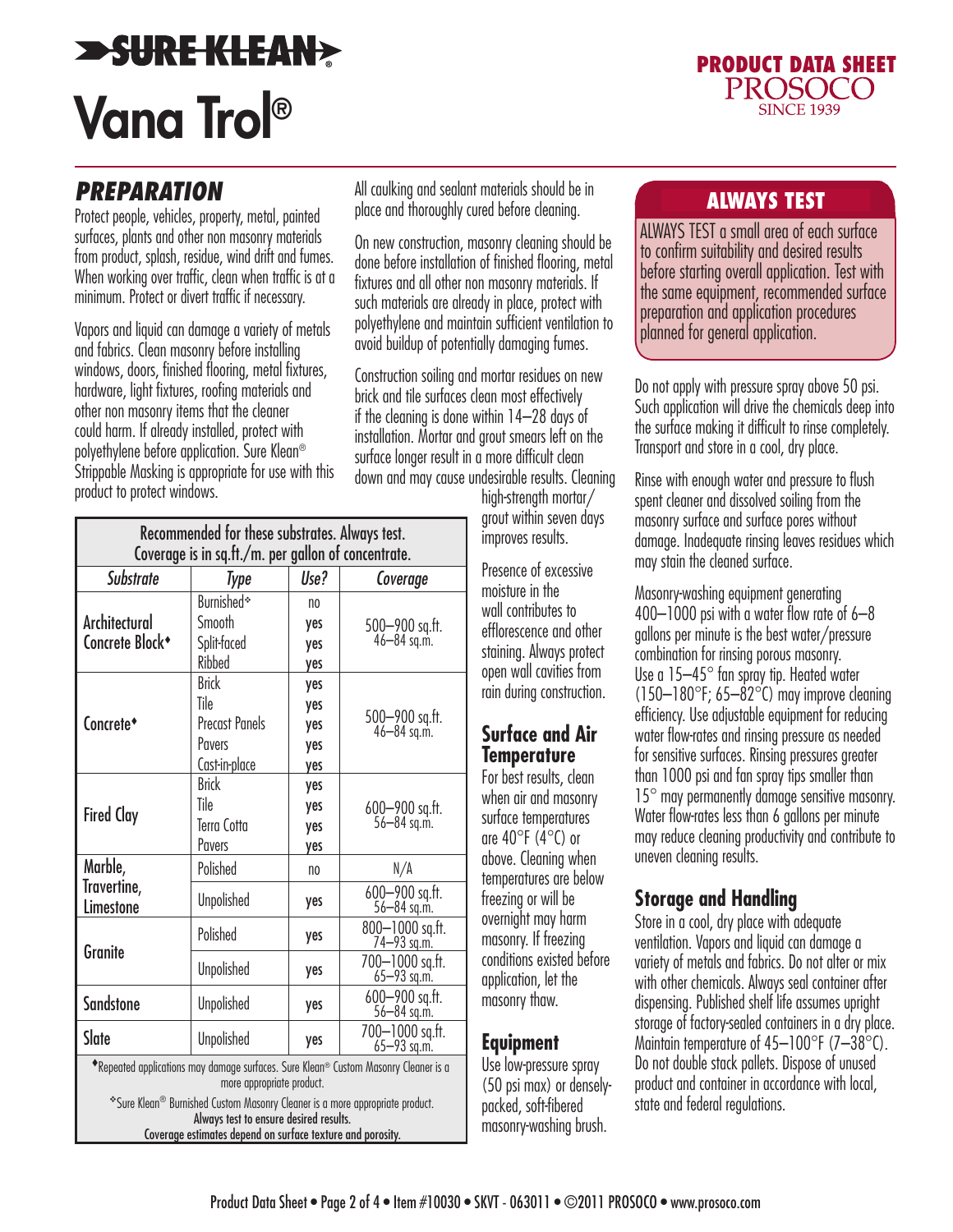### *SURE KLEAN>* Vana Trol®



#### *APPLICATION*

Before use, read "Preparation" and "Safety Information."

ALWAYS TEST (minimum 4-ft x 4-ft area) for suitability and results before overall application. Test each type of masonry and each type of stain. Let test area dry 3–7 days before inspection and approval by the project architect or building owner. Clean test areas according to the application below. Make the test panel available for comparison throughout the cleaning project.

#### **Dilution**

Dilute 4–10 parts water to 1 part concentrate depending on application. Adjust dilution rate based on test results. Always pour cold water into empty bucket first, then carefully add cleaner. Never use hot water. Handle in high-density polyethylene or polypropylene containers only. Acidic materials and fumes will attack metal.

#### **Coverage Rates**

When calculating the volume of cleaner required for porous, textured surfaces, assume 50 square feet per gallon of prepared cleaner. For dense, smooth surfaces, assume up to 150 square feet per gallon of prepared cleaner. The coverage rate chart assumes an average coverage rate of 100 square feet per gallon of prepared cleaner.

#### **Application Instructions**

#### *Exterior Surfaces*

Test thoroughly and follow preparatory work procedures above. Provide adequate ventilation. The following cleaning procedure is recommended unless otherwise indicated during testing:

- 1. Thoroughly saturate a large portion of the masonry surface with fresh water, working from the bottom to the top.
- 2. Using a densely-packed, soft-fibered masonrywashing brush or low pressure spray (50 psi max), apply diluted solution freely.
- 3. Leave cleaning solution on the wall for about 5 minutes, depending on absorption rate of

masonry and drying conditions. Do not let cleaner dry into the masonry. This may leave a residue and cause staining.

4. Reapply cleaning solution and scrape off heavy buildup of excess mortar using a wooden scraper or piece of brick. Take care to avoid damaging the masonry surface. Do not use metal scrapers, which may contribute to metallic staining.

To avoid streaking, keep adjacent and lower wall surfaces wet and rinsed free of cleaning residues.

Avoid more than one reapplication over the same area. Repeated applications may cause a white detergent film to be deposited on the masonry surface. If mortar deposits are not softened after the initial application, allow the solution to remain on the wall for a longer period of time, making sure that the cleaner does not dry into the masonry.

5. Rinse thoroughly with fresh water, removing all cleaning compound, free sand, loose material and debris. Rinse from the bottom of the work area to the top. Thorough rinsing is extremely important to ensure that all residues are removed from the porous masonry.

#### *Interior Surfaces*

Proper ventilation is necessary. Following the cleaning procedures outlined for exterior surfaces. Rinse thoroughly with fresh water using sponge or soft-fibered brush. If conditions do not allow sufficient water for complete rinsing, use a neutralizing rinse following this procedure:

- 1. Rinse with clear water.
- 2. Apply neutralizing rinse of 2 ounces baking soda to 1 gallon of clean water.
- 3. Saturate. Leave solution on surface 3 to 5 minutes.
- 4. Apply a final rinse of clear water.

#### **Cleanup**

Clean tools and equipment using fresh water.

#### BEST PRACTICES

Repeated applications may leave a detergent residue. To reduce potential for detergent residue: always prewet; rinse thoroughly; do not exceed two applications.

When diluting product, always pour cold water into empty bucket first, then carefully add cleaner. Never use hot water. Handle in high-density polyethylene or polypropylene containers only. Acidic materials and fumes will attack metal.

Do not apply with pressure spray above 50 psi. This drives the chemicals deep into the surface, making complete rinse difficult. Test spray equipment for compatibility and to avoid discoloration.

To avoid streaking, keep adjacent and lower wall surfaces wet and rinsed free of cleaning residues.

Rinse with enough water and pressure to flush spent cleaner and dissolved soiling from the masonry surface and surface pores without damage. Inadequate rinsing leaves residues which may stain the cleaned surface.

Never go it alone. For problems or questions, contact your local PROSOCO distributor or field representative. Or call PROSOCO technical Customer Care toll-free at 800-255-4255.